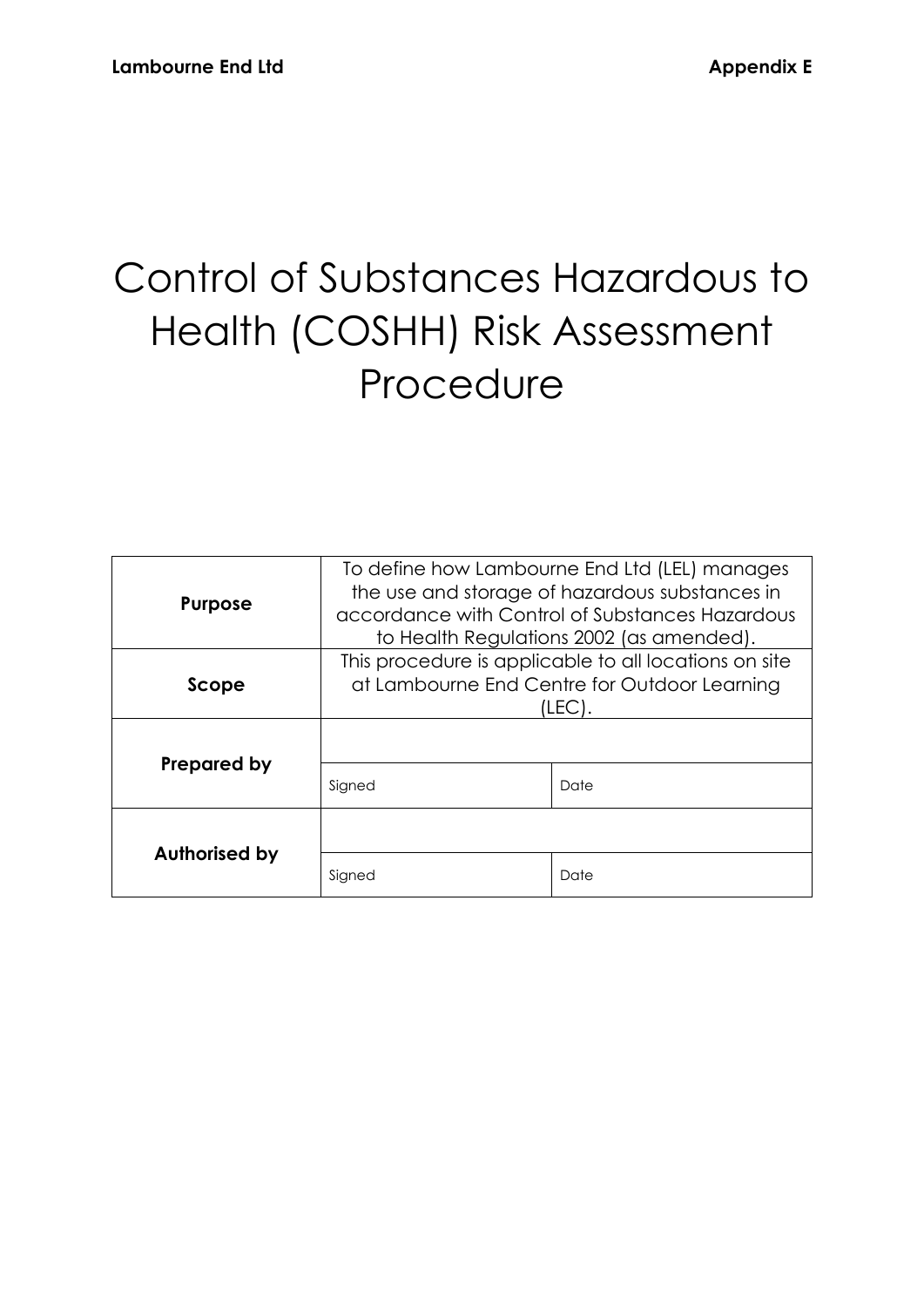# **Document Guidance**

This document provides a generic process for implementing COSHH risk assessment within Lambourne End Centre.

# **Table of Contents**

| 4.6 Provide employees with information instruction and training7 |  |
|------------------------------------------------------------------|--|
|                                                                  |  |
|                                                                  |  |
|                                                                  |  |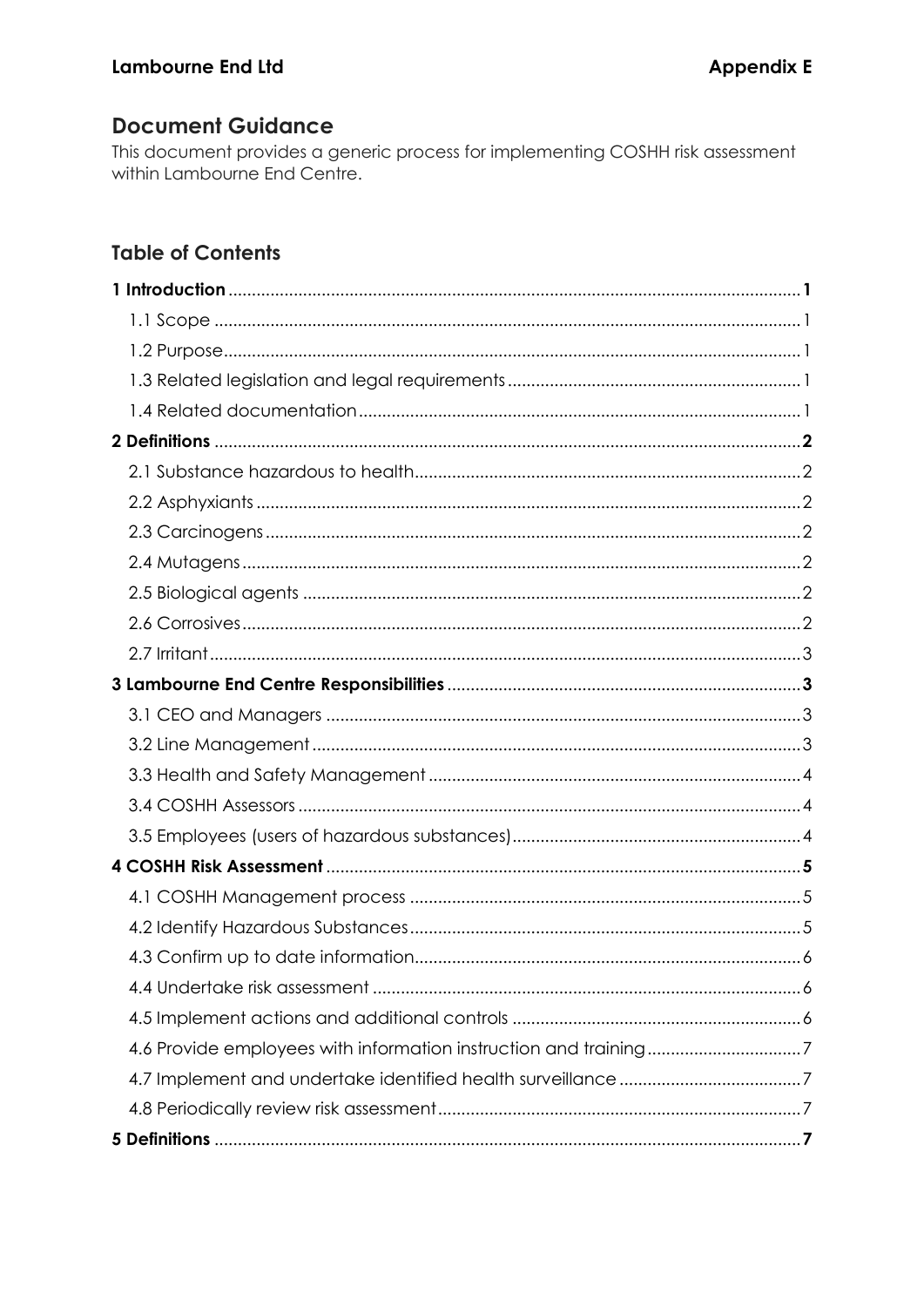# **1 Introduction**

#### **1.1 Scope**

This document applies to all activities undertaken by LEL involving hazardous substances

and identifies the procedure that must be followed by all employees (permanent or

temporary).

# **1.2 Purpose**

The objectives of this document are to outline:

- o How LEL will comply with the Control of Substances Hazardous to Health (COSHH) Regulations 2000 (as amended).
- o The procedure implemented to safeguard persons potentially affected by substance use.
- o The link to additional legislation that support the requirements of COSHH.

# **1.3 Related legislation/legal requirements**

The following lists the legislation linked to the COSHH regulations:

- o The Health and Safety at Work Act 1974.
- o Management of Health and Safety at Work Regulations 1999 (MHSR).
- o Chemical (Hazard Information and Packaging tor Supply) Regulations 2009 (CHIP).
- o EU Regulation Registration, Evaluation, Authorisation, and Restriction of Chemicals (REACH).
- o Personal Protective Equipment at Work Regulations 1992.
- o Control of Lead at Work Regulations 2002.
- o Control of Asbestos Regulations 2006.

# **1.4 Related Documentation**

This document relates to task based COSHH risk assessments and does not provide information supporting the undertaking of other task based risk assessments.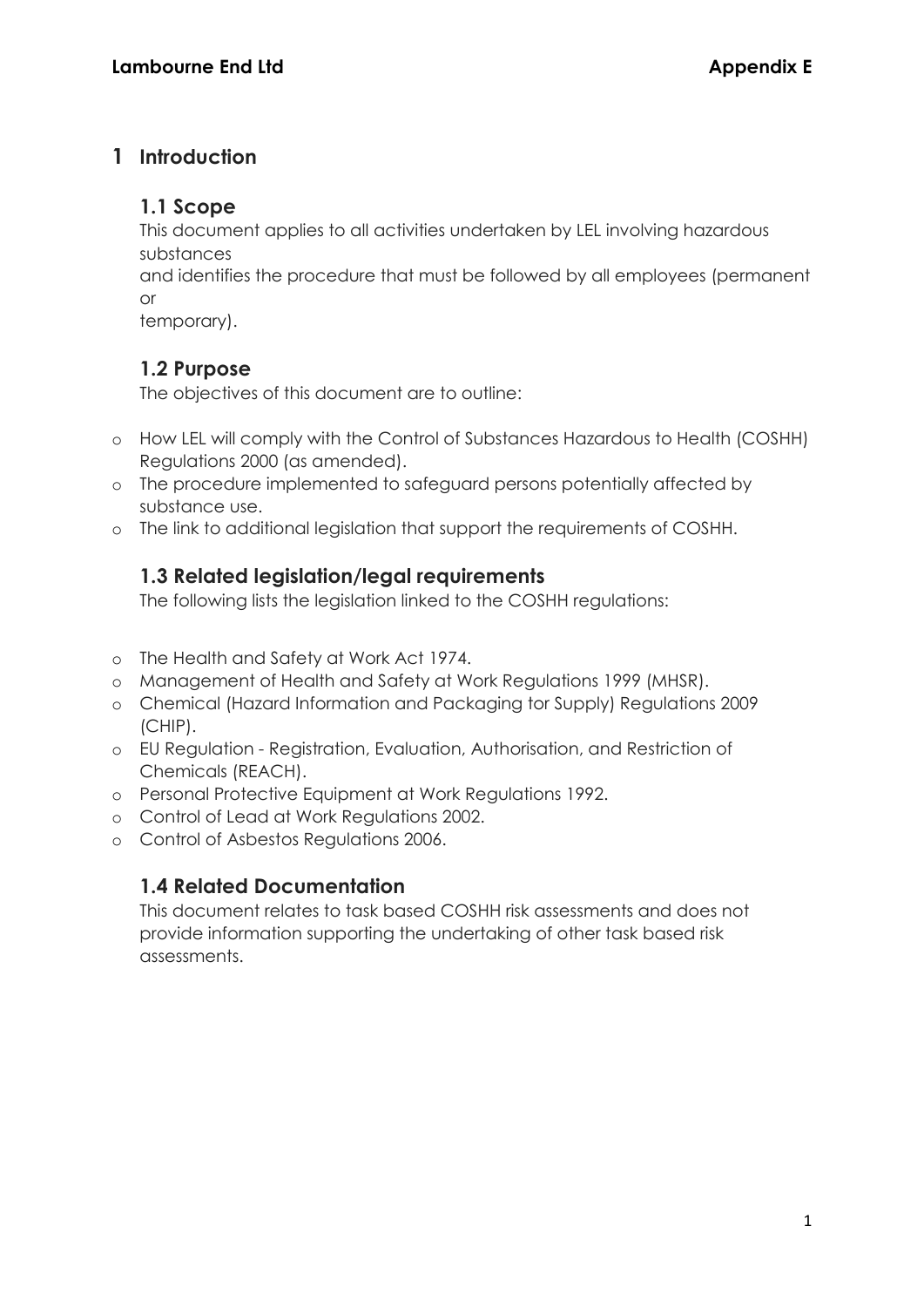# **2 Definitions**

The following provides definitions of key terms associated with hazardous substances:

#### **2.1 Substance hazardous to health**

"Substance hazardous to health" means a substance:

- i. Listed as dangerous for supply within the Chemical (Hazard Information and Packaging for Supply) Regulations (CHIP Regulations) and which indicates specified dangers such as very toxic, toxic, harmful, corrosive or irritant;
- ii. Has a workplace exposure limit been approved by the Health & Safety Commission (HSC);
- iii. Which is biological agent:
- iv. Which is a dust of any kind in sufficient quantity (10mg/m3 over an 8 hour period for inhalable dust or 4mg/m3 over on 8 hour period for respirable dust);
- v. Which is present in the workplace and which creates a risk to health e.g. micro-organisms, allergens etc.

# **2.2 Asphyxiants**

These are gases or vapours that can cause unconsciousness or death by suffocation. This can happen when such substances are present in high concentrations in the environment and reduces the amount of oxygen available to breathe.

# **2.3 Carcinogens**

A carcinogenic substance is one that is known or believed to cause cancer in humans.

# **2.4 Mutagens**

A mutagenic substance has the potential to cause hereditary genetic damage. This means that the substance's effects can potentially be passed from parent to child.

# **2.5 Biological agents**

These can be substances (e.g. bacteria or other microorganisms) that could potentially cause an infection, allergy, toxicity or another human health hazard.

# **2.6 Corrosive**

A corrosive substance is one that will destroy and damage other substances with which it comes into contact. It may attack a great variety of materials, including metals and various organic compounds, including human tissue.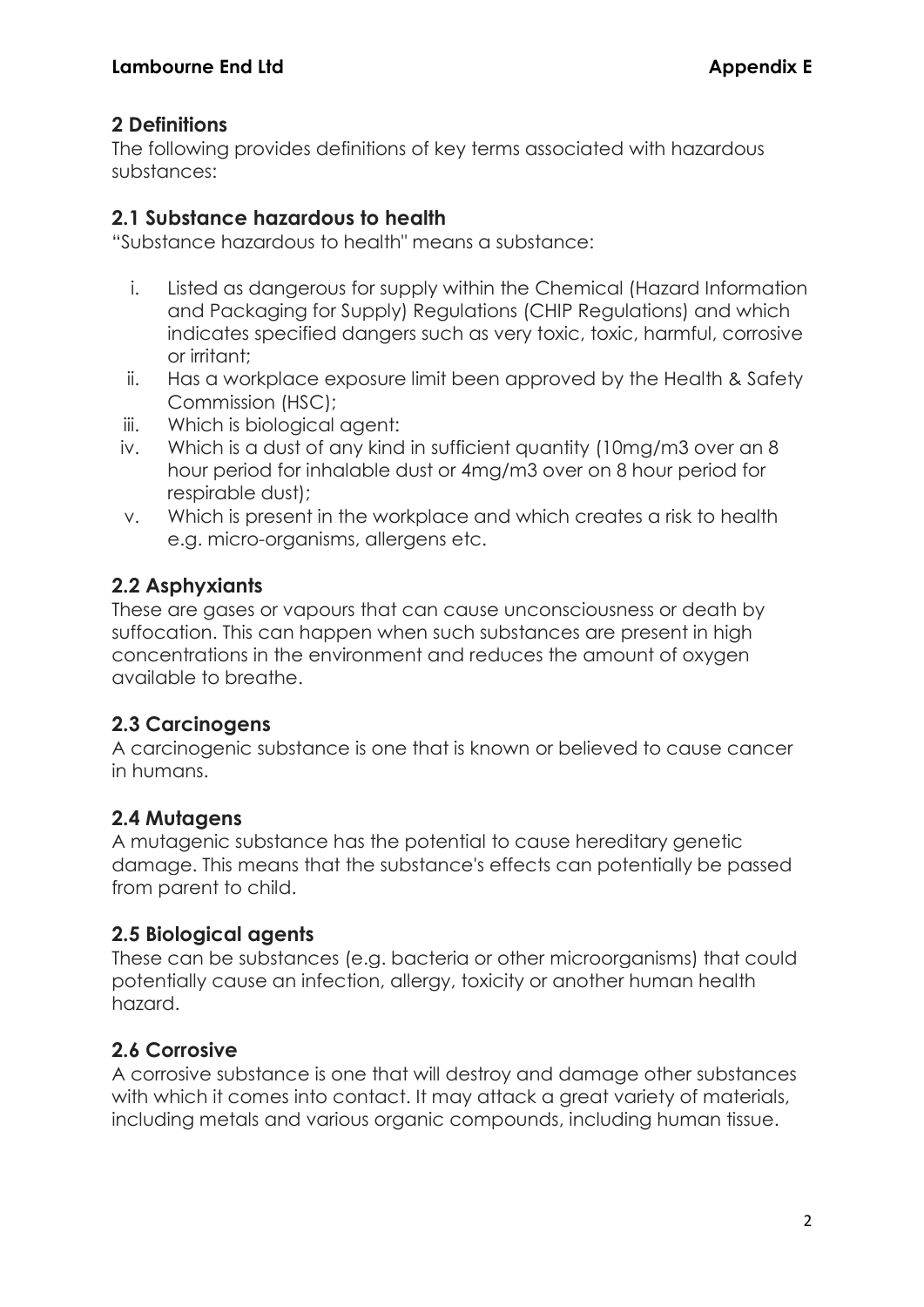#### **2.7 Irritant**

Substance, which while not corrosive, causes a temporary or reversible inflammation of living tissue (such as eyes, skin. or respiratory organs) by a chemical action at the point of contact. The effects of an irritant may be acute (due to a single high-level exposure) or chronic (due to repeated lowlevel exposures).

# **3 Lambourne End Centre Responsibilities**

The following identify the key responsibilities of roles within LEL relating to the effective management of hazardous substances:

# **3.1 CEO & Managers**

- o Ensure effective implementation of this procedure.
- o Ensure adequate resources are available to support this procedure.
- o Ensure there is competent advice and support available to meet the requirements of this procedure.
- o Monitor ongoing effectiveness of the procedure.

# **3.2 CEO, Managers & Co-ordinators**

- o Ensure all hazardous substances used or created are identified and this information is provided to the nominated COSHH Assessors or nominated Health & Safety person.
- o Ensure risk assessments are undertaken and where applicable, implement any identified actions.
- o Ensure all COSHH assessments are communicated to the relevant persons (i.e. substance users).
- o Ensure health surveillance is undertaken where deemed necessary by risk assessment findings.
- o Ensure that your employees receive the required information, instruction and training appropriate to their activities.
- o Ensure that employees use the identified control measures including the use of Personal Protective Equipment (PPE).
- o Ensure that all incidents are reported and where required are investigated.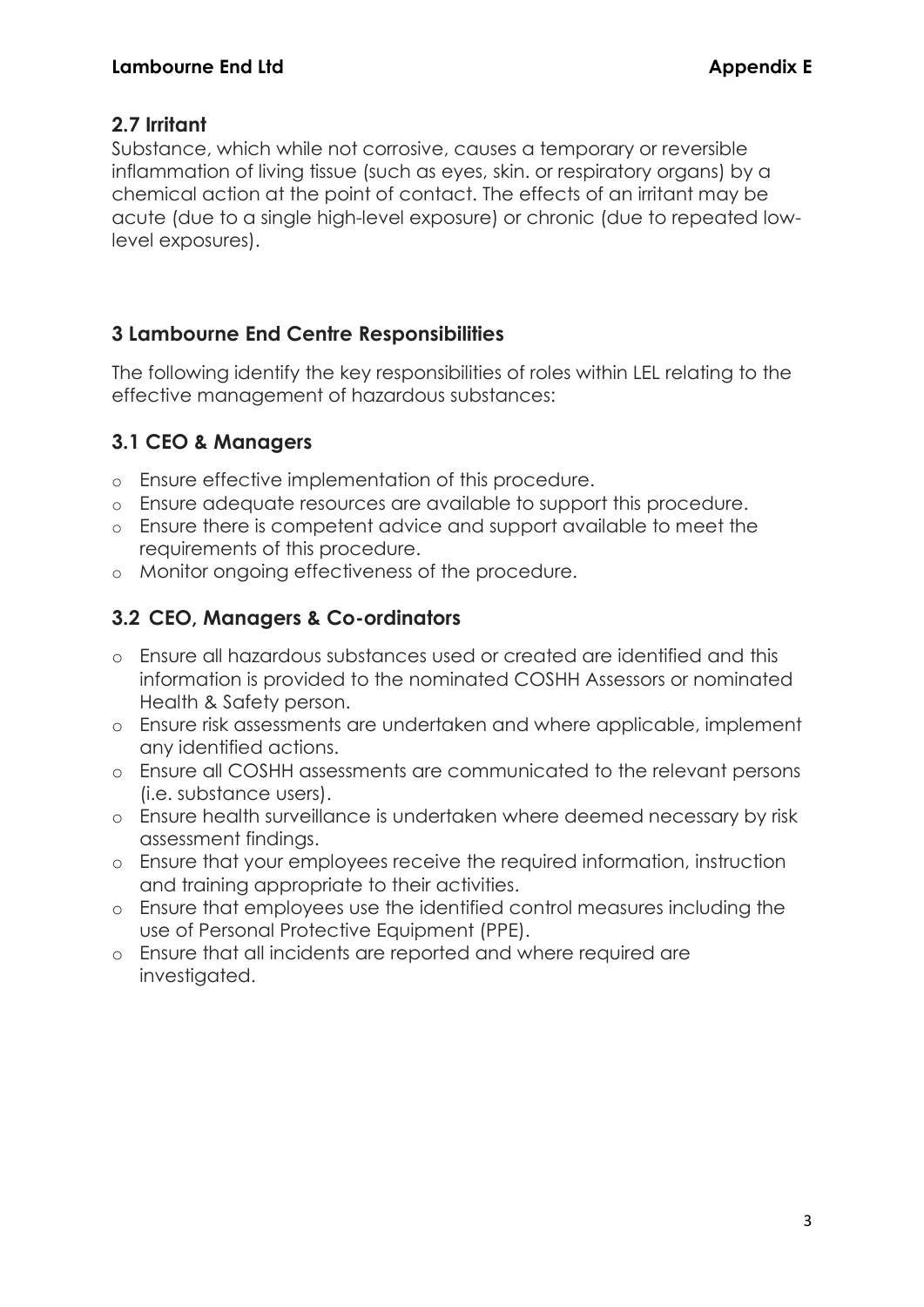#### **3.3 Health and Safety Management - CEO, Managers & Co-ordinators**

- o Assist in the completion of risk assessments and the identification of control measures.
- o Assist in the investigation of incidents as requested.
- o Monitor and audit compliance of the procedure.
- o Where requested; support the implementation of identified control measures and actions.

# **3.4 COSHH Assessors**

- o Attend all required training courses ta be able to undertake COSHH assessments.
- o Assist in the identification of hazardous substances.
- o Undertake COSHH risk assessments on identified hazardous substances.
- o Ensure regular reviews of risk assessments are undertaken.

# **3.5 Employees (users of hazardous substances)**

- o Assist in the identification of hazardous substances.
- o Attend all required training sessions.
- o Follow safe systems of work and use all identified control measures correctly.
- o Report any concerns or incidents involving substances to their line manager or health and safety representative.
- o Support the completion of risk assessments as requested.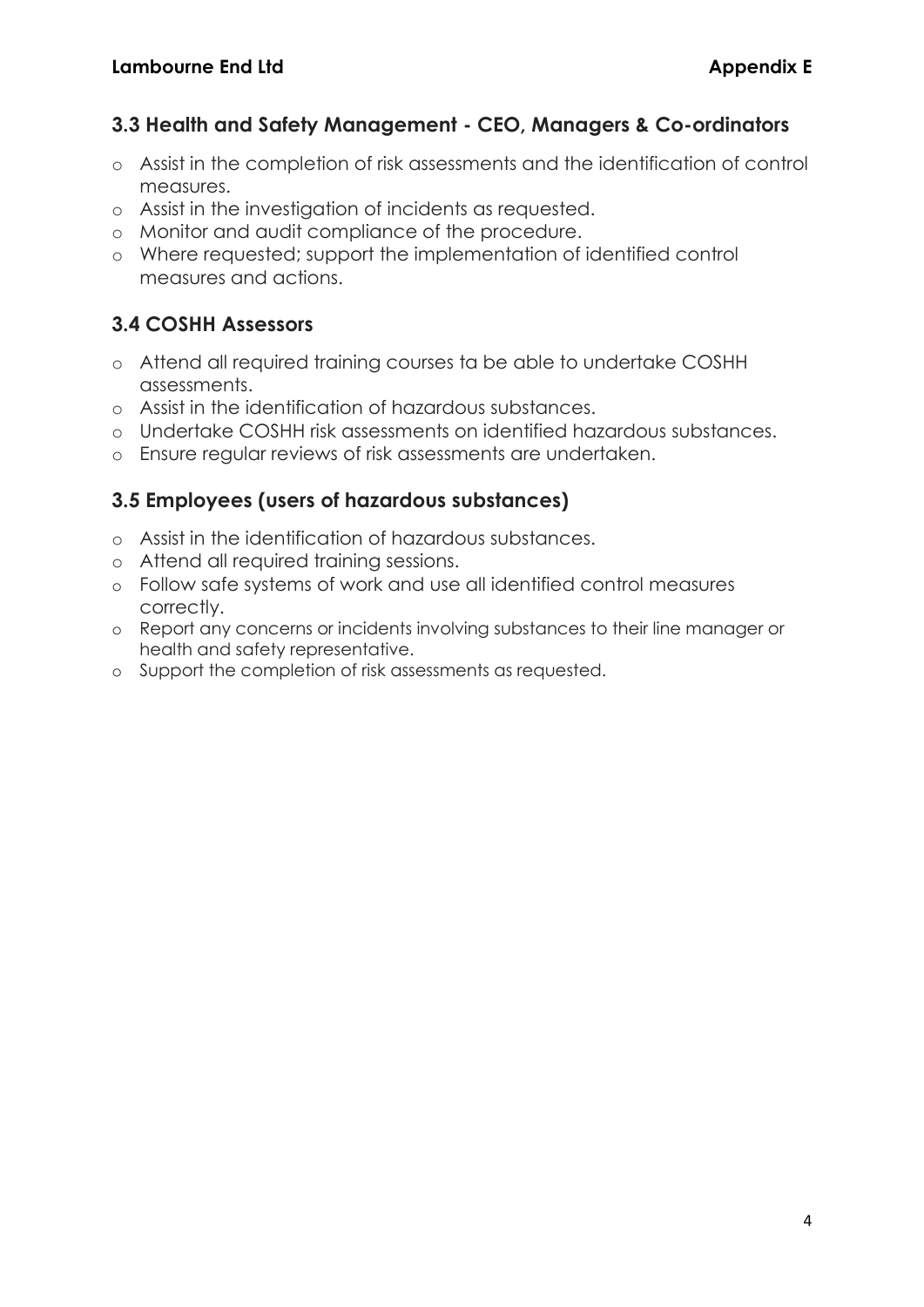# **4 COSHH Risk Assessment**

# **4.1 COSHH Management Process**

To effectively manage COSHH, risk assessments must be undertaken for activities that involve hazardous substances. This means that the whole task should be assessed rather than the substance on its own.

The flowchart shown below .shows the basic process that is to be followed to manage COSHH risk assessments within the business:



**Note:** the numbers identified within brackets in the flowchart above link directly to sections of this document.

# **4.2 Identify hazardous substances**

The substances to be risk assessed arc identified and employees are involved at this stage to ensure that all substances are identified and to ensure that all activities are risk assessed.

**Note:** When asking for this information, it is clearly stated that they are only providing basic task information and are not undertaking a risk assessment.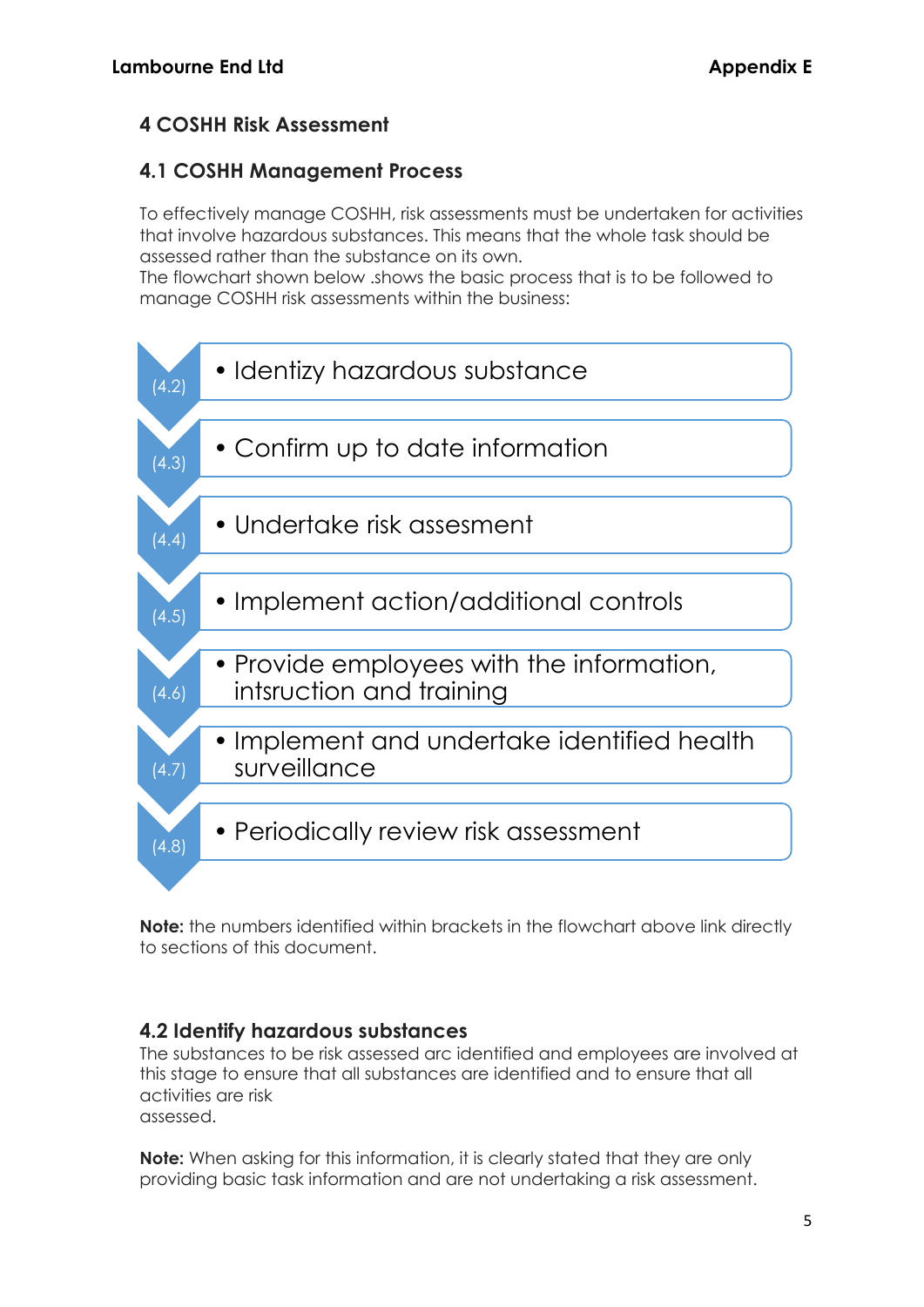#### **4.3 Confirm up to date information**

All information relating to the hazardous substances and tasks they are linked to will be

accurate and current.

Documents such as task procedures, method statements, safety data sheets (SDS) for

substances need to be reviewed for currency.

#### **4.4 Undertake risk assessment**

Risk assessments involving hazardous substances will be undertaken on the whole task.

Through using the assessment assessors will assess each hazard in the task:

- o For task hazards provide the following:
	- o Identify the hazard being assessed.
	- o Identify the risk rating before controls are identified;
	- o Provide details on the controls in place for normal circumstances;
	- o Identify the risk rating after controls have been identified;
	- o Provide details on the emergency controls in place.
- o Identify relevant PPE for the task.
- o Determine if health surveillance is required and provide details.
- o Determine the next review date of the task risk assessment based upon the risks involved.

When identifying the control measures required for the task, the following hierarchy will be used found in INDG136 - rev.4 from the HSE):

- 1. Eliminate the use of a harmful product or substance and use a safer one.
- 2. Use a safer form of the product. e.g. paste rather than powder.
- 3. Change the process to emit less of the substance.
- 4. Enclose the process so that the product does not escape.
- 5. Extract emissions of the substances near the source.
- 6. Have as few workers in harm's way as possible.
- 7. Provide personal protective equipment (PPE) such as gloves, coveralls and a respirator. PPE must fit the user.

The guidance also states that control measures from numbers 5, 6 and 7 must work together.

#### **4.5 Implement actions / additional controls**

Upon completion of the risk assessment, any additional controls which need to be

implemented will be done so accordingly. All employees undertaking the activity will be made aware of this.

All changes made will be communicated to staff and volunteers a through health and

safety notices displayed in the staff room